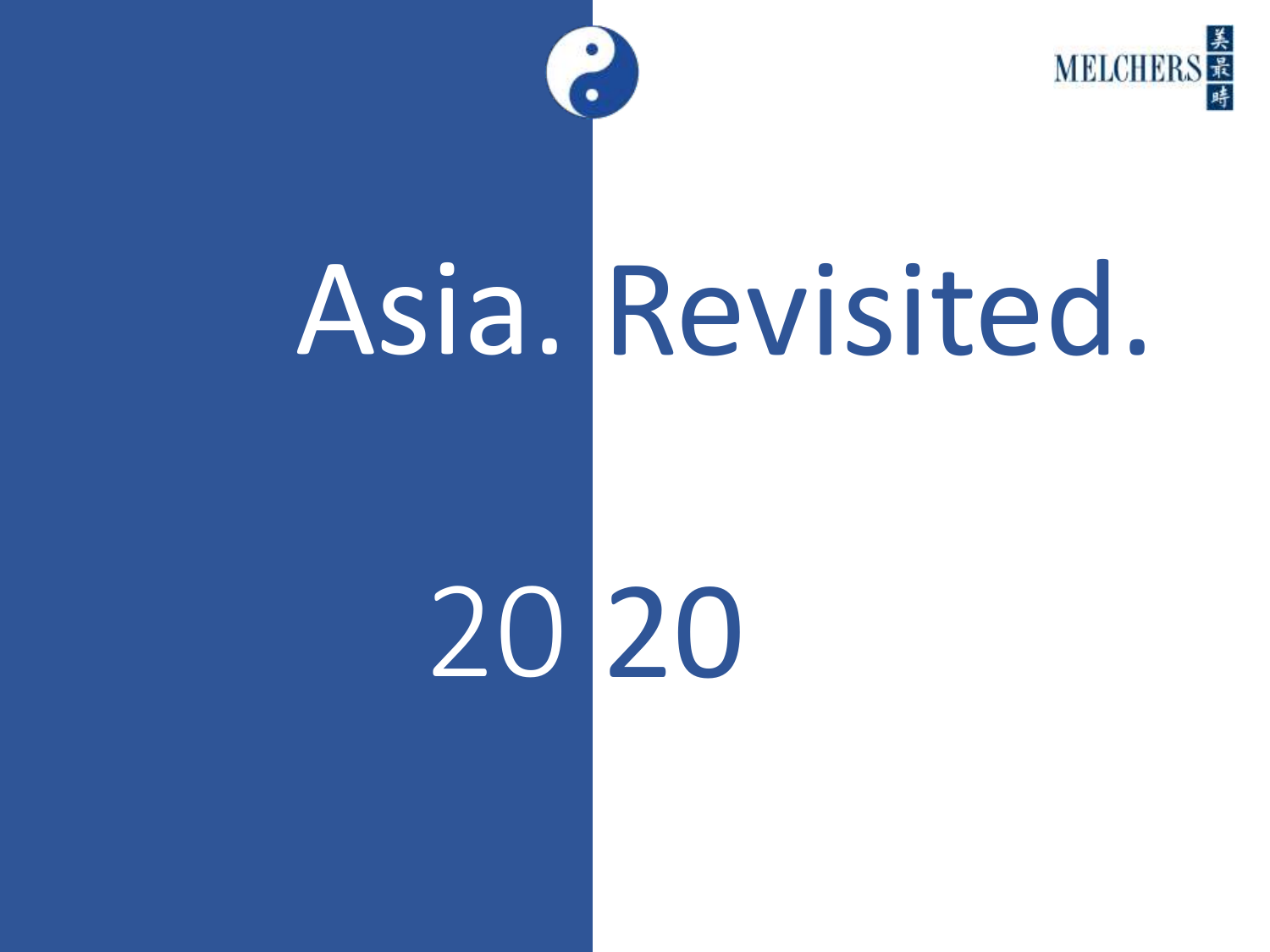# Melchers Group in Asia.

Your Partner in Asia.

[Asia.Revisited@Melchers.de](mailto:Asia.Revisited@Melchers.de)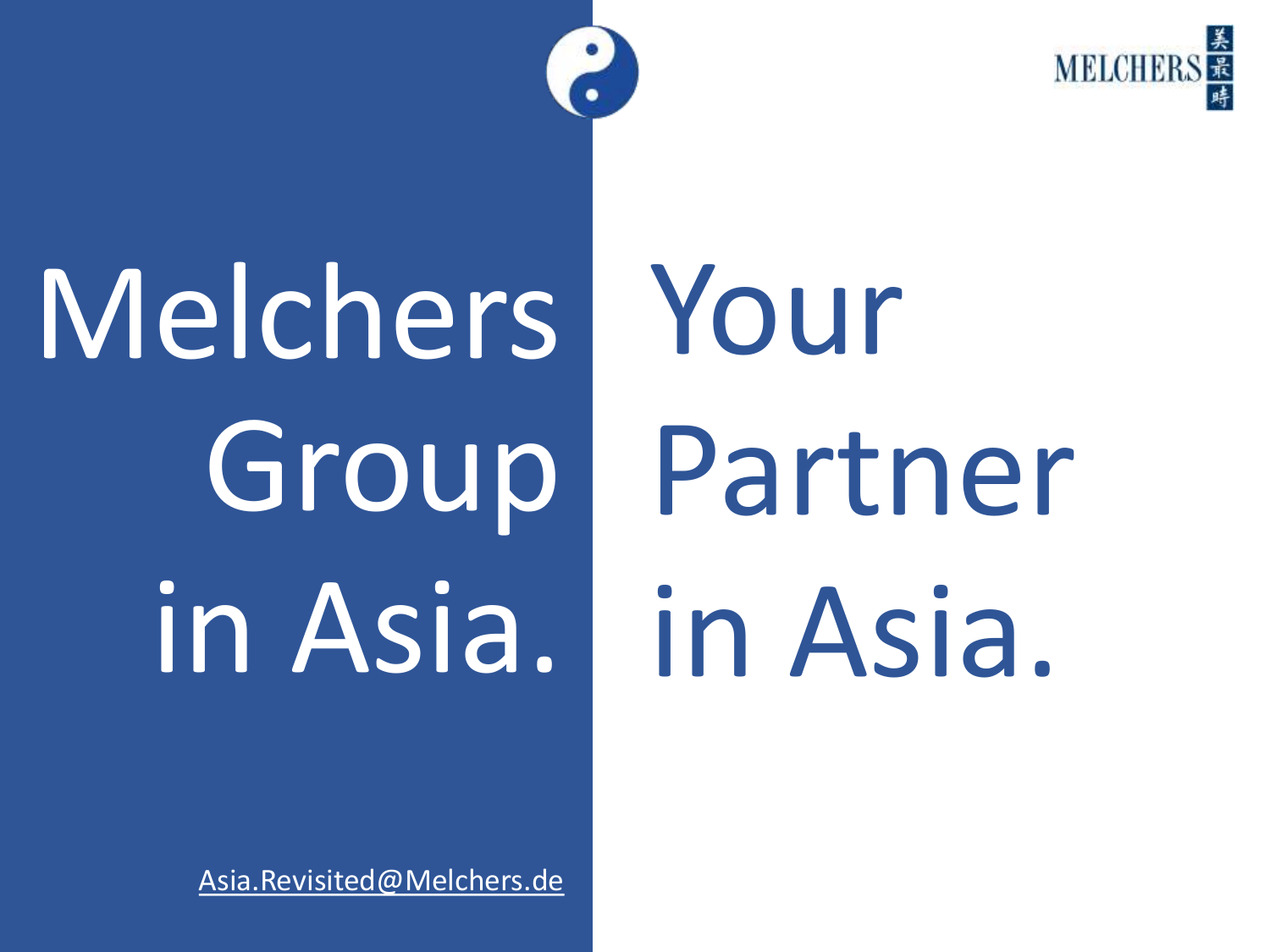

Established 1806 in Germany

1,700 Employees worldwide, >1.000 employees in Asia

50 companies world wide; highly specialized

> B2B Service Provider in Asia for 150 years

25 Branches & Offices in Asia

Net Sales > €600 Mio (2019)

# Melchers Group. Facts.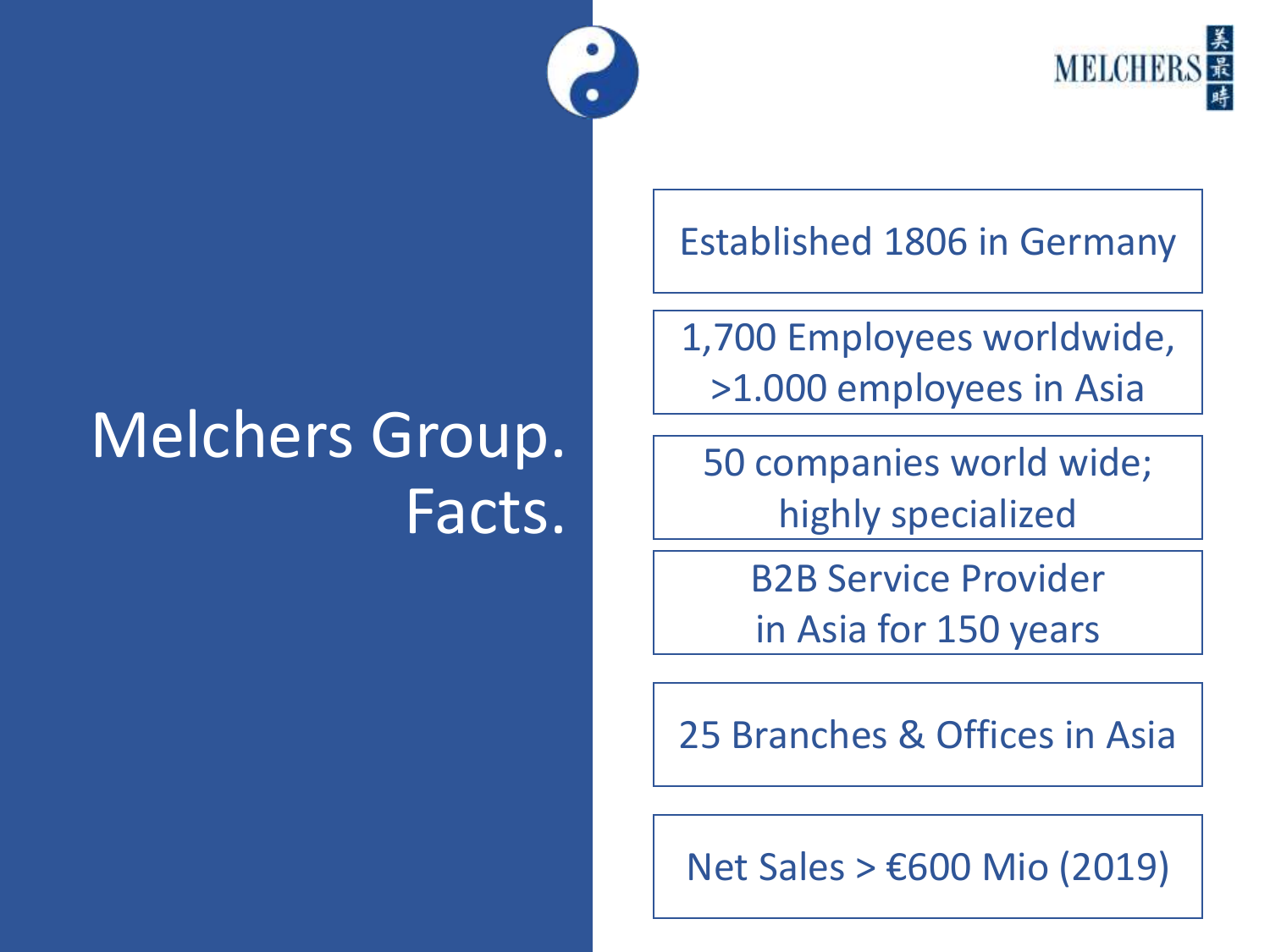**MELCHER** 

#### Business sentiments down for companies abroad.

## Reviewing the set-UD IN ASIA. Source: Results of the Survey by the Network of German Chambers of Commerce Abroad (AHKs) Spring 2020



Chambers of Commerce Abroad (AHKs) Spring 2020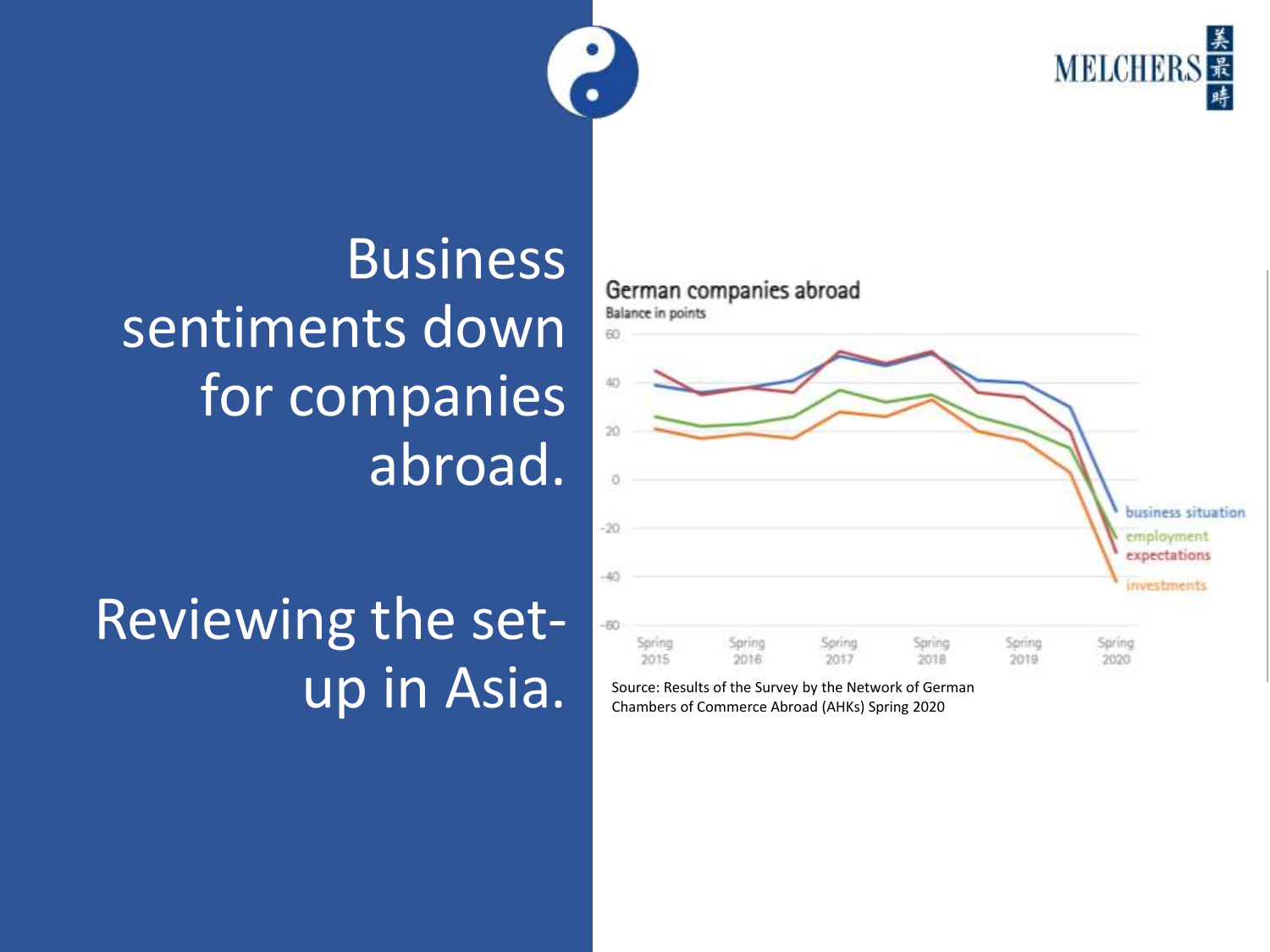

#### Companies need to prioritize.

Businesses need to focus on their core capabilities. Economic expectations of companies worldwide In percent Other EU, NO, CH, UK North America China Euro Area South-/East Europe Asia/Pacific South America Africa / MENA **Better Unchanged Worse** 

Consider alternative working models in Asia.

Source: Results of the Survey by the Network of German Chambers of Commerce Abroad (AHKs) Spring 2020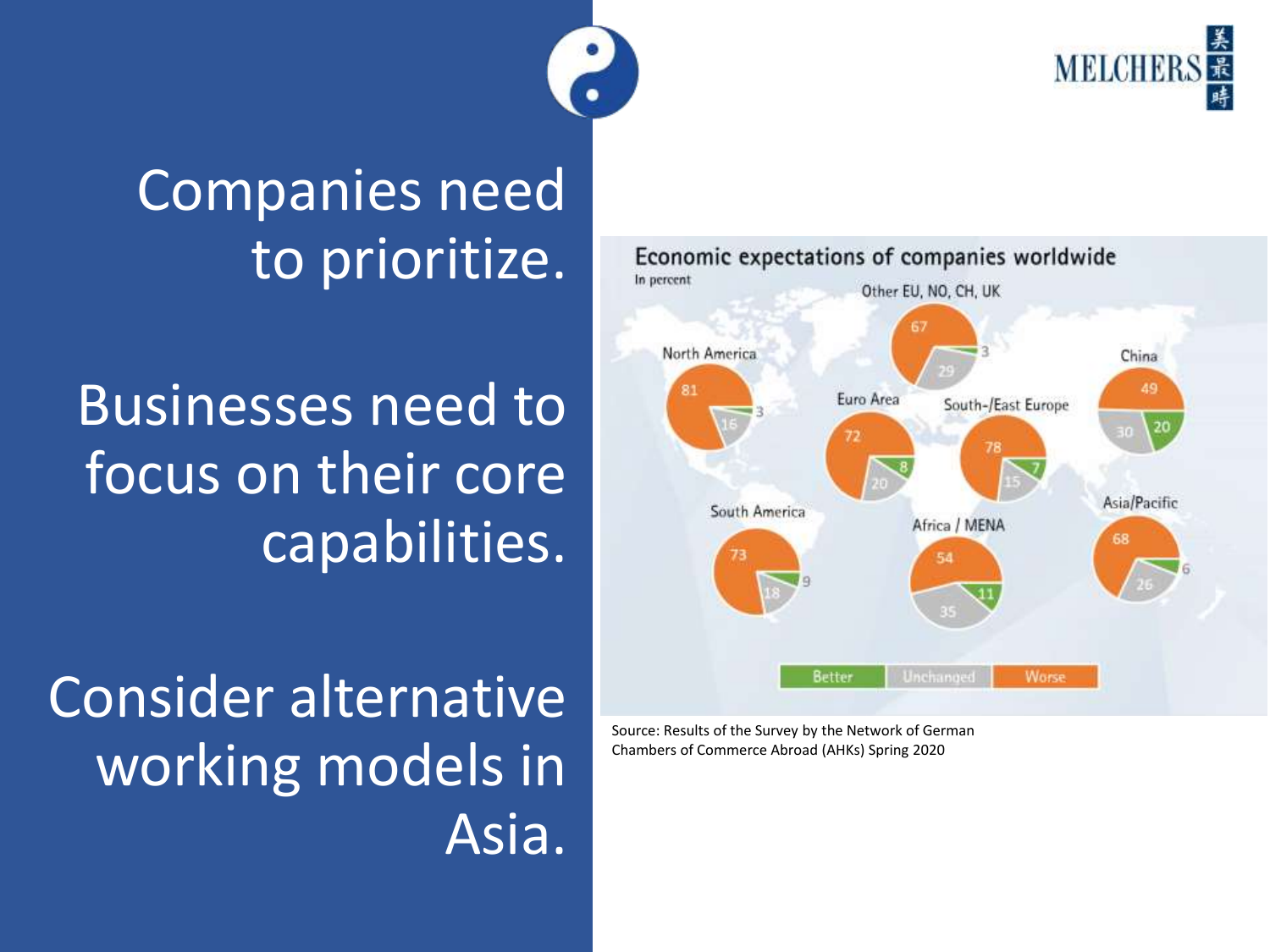MELCH

#### You believe in the fundamentals of Asia.

# But you challenge how to position yourself in Asia now.

## Melchers has solutions.

- Reviewing your business strategy in Asia?
- Relocating employees and in need of a local partner?
- Worrying about supporting your customers? Technical Service?
- Analyzing cost structures, reducing direct cost fast via outsourcing?
- Considering if operating a subsidiary is worthwhile?
- Shareholders asking for Business Contingency Plans in Asia?
- Looking for the upside?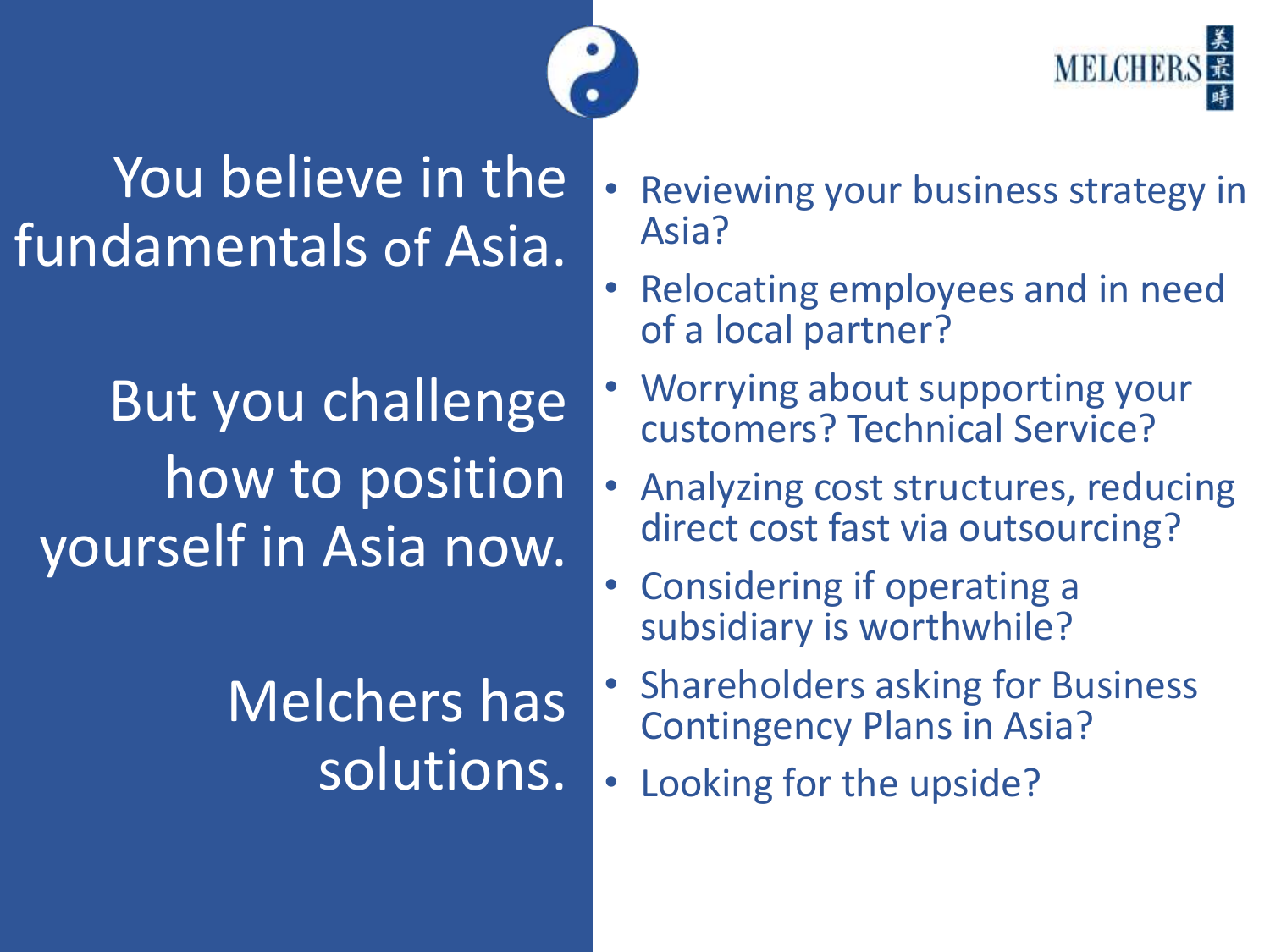**MELCHER** 

#### Melchers Group.

Long Term Partner. In Asia for Good.

> Experts on the Ground.

Private. Trusted.

Your Outsourcing Partner.

Procurement/Production/QC

Marketing/Sales/Online

**Corporate** Services/Compliance

Technical Pre-/After-Sales Service / ISO

Consulting and M&A (MelchersRaffel)

Distribution Warehousing **Logistics**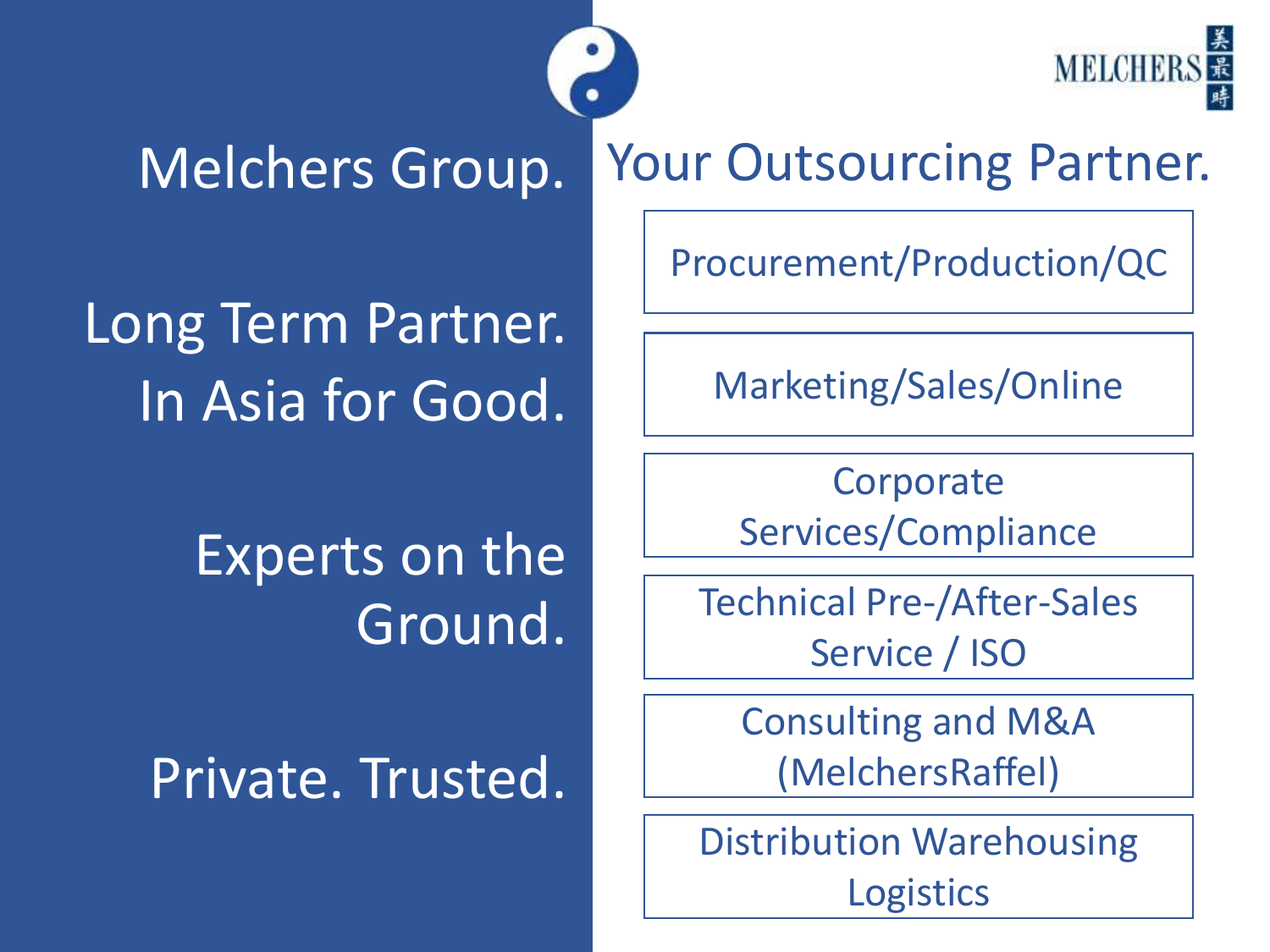